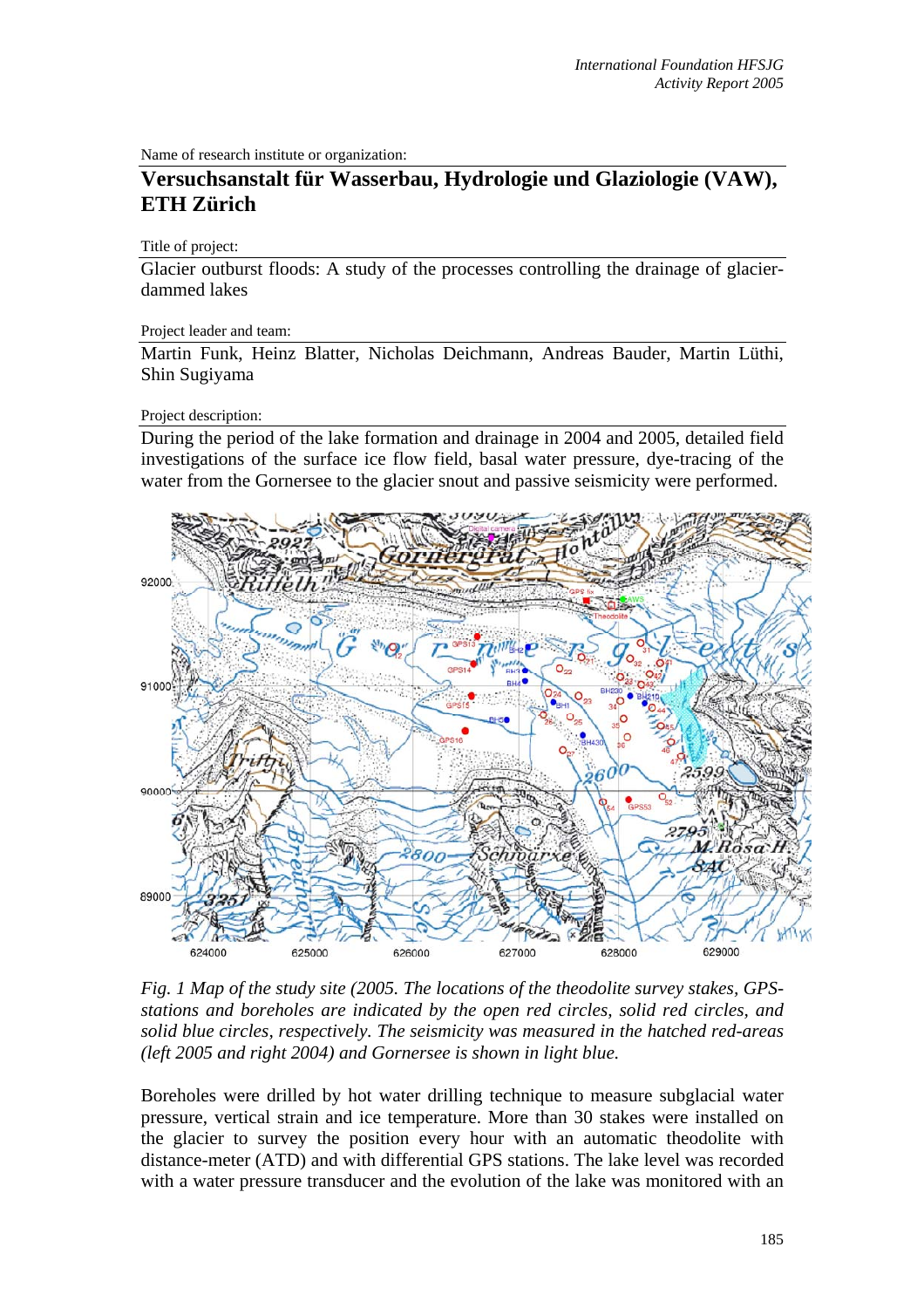automatic digital camera installed at Gornergrat. An automatic weather station was set up on the glacier flank to measure air temperature, precipitation and humidity. In the outlet stream near the glacier terminus, temperature, conductivity and turbidity sensors were installed. Water discharge measurements in the Gornera were obtained from the Grande Dixence SA. With a network of geophones, passive seismic measurements were performed on the glacier in collaboration with the Institute of Geophysics ETHZ (Figure 1 for an overview). Our main results are:

## 1. Outburst of the Gornersee

In 2004, the lake started to form on May 15. The outflow first occurred at the glacier surface for roughly one day, before the water started to escape sub- and englacially on July 2. Total amount of the stored water was estimated as  $4 \text{ mio } m^3$  from the bathymetry of the lake and from the discharge in the outlet stream. In 2005, the filling of the lake started around May 12. The drainage of the lake started subglacially on June 10 with a surface water level 18 m lower than in 2004, well before a supraglacial outflow could occur. The stored water amounted to only 1.2 mio  $m<sup>3</sup>$  and the lake was empty on June 15. According to these observations it seems likely that the 2004 flood was triggered by flotation of the ice dam with a linearly rising lake outflow discharge, whereas the 2005 flood was the classical slowly rising jökulhlaup with an exponentially rising lake outflow discharge (Figure 2). However, the hydrographs of the Gornera river (presented here without melt water contribution) look very similar in both years. The striking different hydrographs of the lake outflow in 2004 and 2005 are indicative for different outburst mechanisms in both years. This "early drainage" was observed several times in the past at other glacier-dammed lakes (e.g. Mathews, 1973; Clarke, 1982; Anderson et al., 2003; Björnsson, 1992). In our case the corresponding triggering mechanisms are still not clear.



*Fig. 2 Outflow from Gornersee and corresponding discharge record (in which the contribution of the glacier melt was substracted) in the Gornera river at Grande-Dixence gauging station near the glacier snout for the years 2004 and 2005. Note that after July 5 2004, no lake level records were available.* 

A detailed analysis of the existing hydrographs of the Gornera at the Grande-Dixence gauging station near the glacier snout has been performed (Huss et al., in preparation). Using the distributed temperature-index-model (Hock, 1999; Pellicciotti et al., in press), a reconstruction of the discharge records since 1970 could be achieved. From the difference between the modeled and recorded discharge, the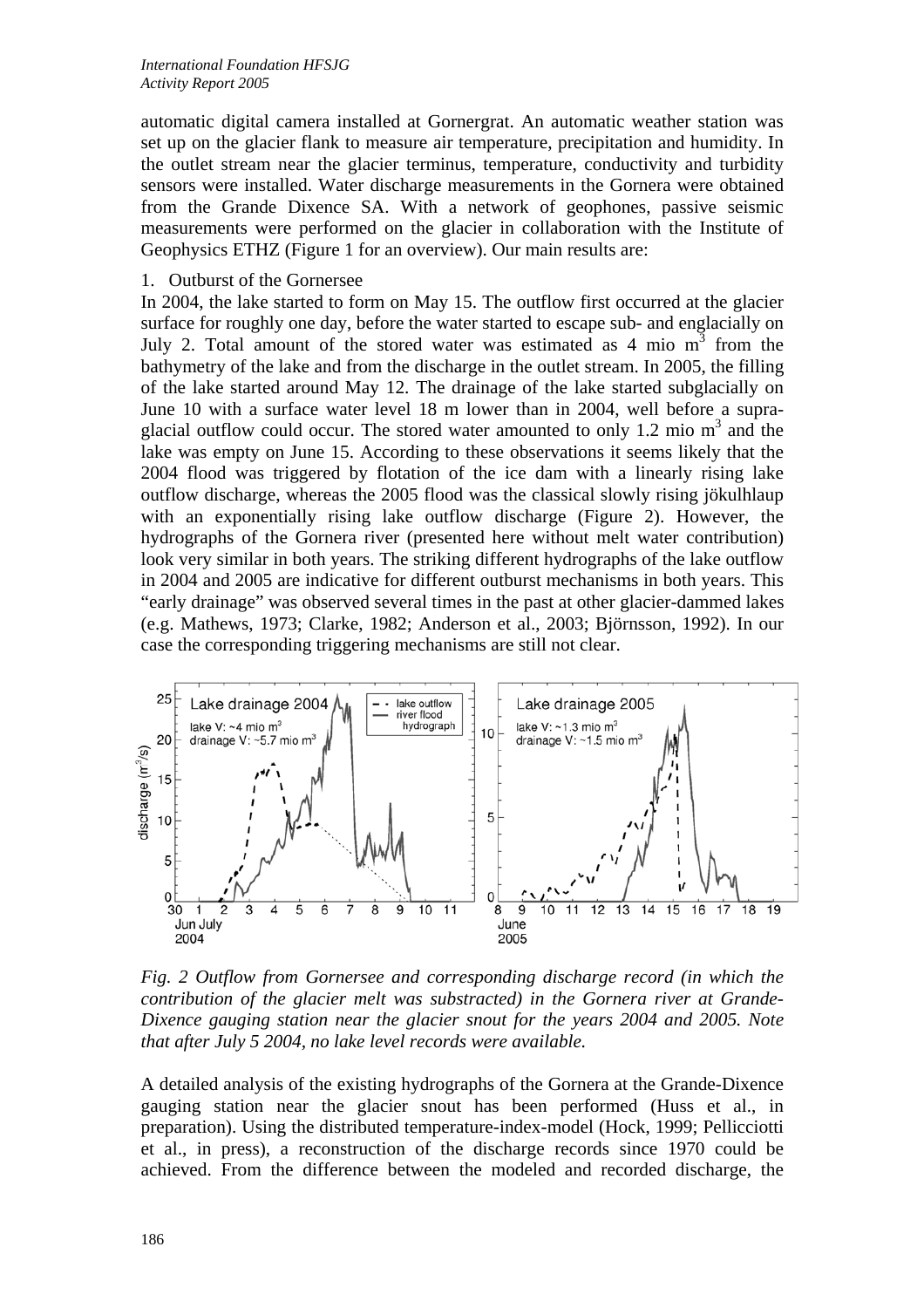former outburst events could be reconstructed in terms of water volume, timing, duration and intensity. Moreover, the results allow for inferences on the development of the Gornersee as well as insights into the subglacial drainage processes during the lake drainage.

## 2. Glacier flow

The glacier flow pattern was influenced by the lake outburst. In most places of the glacier, surface lifted up during the outburst and then dropped afterwards. The magnitude of the uplift is not spatially uniform across the glacier. Although the surface uplift of a temperate glacier is often attributed to pressurized subglacial water pushing up the glacier sole, it is also caused by vertical straining of ice. To determine the mechanism of the uplift, the surface vertical displacement was measured by stake surveying (differential GPS and ATD) and compared with the length changes of boreholes drilled at the same location. While the surveyed vertical uplift at the glacier surface can be attributed to vertical strain or lifting up by subglacial water pressure (or a combination of both), the length changes of deep boreholes are only the result of vertical strain. Our results show that the ice was lifted up by subglacial water pressure during the intensive lake drainage period, then it dropped as the water pressure decreased. Although the intensive uplift during the drainage was caused by the high water pressure, vertical strain rates significantly changed after the drainage and influenced the surface uplift. The change in the vertical strain rate indicates the lasting impact of the outburst on the glacier flow regime. Two distinctive flow patterns could be identified during the period of the lake drainage. The changes in the flow direction relative to the pre-event direction are opposite in these two patterns. Considering the very rapid changes in the basal conditions and corresponding stress and strain fields in the glacier, the change in the ice flow during the first half of the lake drainage is partly due to elastic ice deformation. If we assume a significant part of the change was caused by the elasticity, the flow pattern during the second half of the drainage can be understood as the rebound of the elastic deformation during the first half. The timing of the flow direction change favors this interpretation, because it coincides with the drop in the discharge from the lake. Elasticity of ice has been studied in laboratory experiments, but is normally neglected in the glacier dynamics. Since the sudden water release from the lake changes basal conditions rapidly, the glacier is expected to behave as a visco-elastic material rather than a viscous fluid. It is plausible that the elastic behavior of ice near the lake plays an important role in the triggering of the outburst. In order to better understand the observed glacier flow patterns, a three dimensional glacier flow model has been developed. A finite-element mesh with 2,145 rectangular elements was constructed based on the bedrock profile obtained by radar echo sounding carried out in spring 2004 and 2005. The model solves non-linear viscous flow of ice (Gudmundsson, 1999; Helbing, in press) with a prescribed inflow from Gorner- and Grenzgletscher and outflow downglacier as boundary conditions. The computed flow field under the assumptions of no basal sliding and no water in the lake shows reasonable agreement with measured annual flow speeds. The flow patterns at the confluence area as well as the flow direction nearby the lake are well reproduced by the model (Weiss, 2005). Two main questions raised by the flow measurements in 2004 and 2005 are, the mechanism of huge uplift and reverse movement at the lake marginal ice, and spatial variability of the speed up and uplift in the lower reaches of the glacier and their relationship with subglacial water pressure. The first question is directly related to the triggering mechanism of the outburst and the second one gives insight into the subglacial drainage process as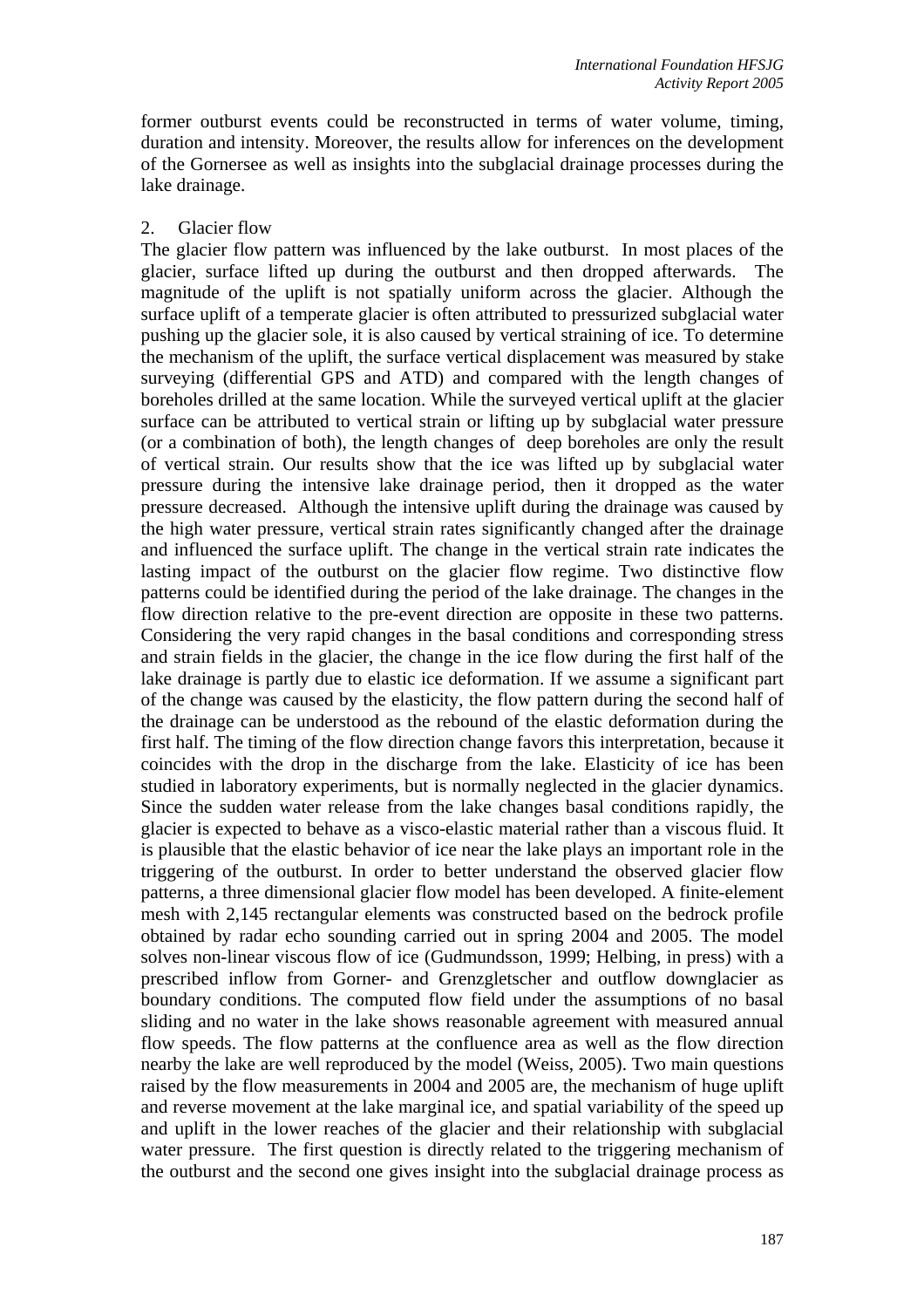well as the dynamic response of a glacier to basal conditions. A finer stake network is required near the lake to investigate the behavior of the marginal ice. In the lower reaches of the glacier, stake profiles across and along the glacier near stake 14 (Figure 2) will provide information to solve the second question.

3. Passive seismicity

Goal of the passive seismic measurements is to detect, localize and characterize seismic signals due to deep icequakes and link them to hydrologic processes of the glacier, particularly the lake drainage. The networks of seismometers were set up in two distinct aeras in 2004 and 2005 (Figure 1). In both years, seismic data was collected for about one month. The systems recorded between several hundred and several thousand seismic events per day producing a large amount of data. This imposes a serious challenge when analyzing the data, because those signals due to deep sources have to be identified. Since surface crevasse opening, icequakes outside the seismic network and weak signals constitute the vast majority of recorded seismograms, this is a very laborious task. So far, about two dozens of deep events were identified. In order to characterize their sources, an inversion procedure will be applied to determine their seismic moment tensors. In 2004, several surface events showed radiation patterns hinting toward double couple sources. They suggest the presence of shear fractures in the ice, which has not been observed so far. Determining their moment tensors will provide valuable insights into the fracture processes inside glacier ice.

4. Dye tracing

After the illfated tracer experiments in 2004, good data was obtained during the 2005 field campaign. A total of 30 tracer experiments were conducted before, during and after the jökulhlaup using fluorecent dyes. With these experiments the development of the hydraulic conditions inside and beneath the glacier could be probed. In particular, these three points could be recognized: Prior to the drainage, a transition from a distributed to a channelized system occurred several hundred meters upglacier from the lake, significant changes of the transit velocity and the dispersion of the tracer could be observed between the period before, during and after the lake drainage, and a substatial amount of water was stored in the glacier during the drainage. These data will provide, in the course of this project, valuable benchmarks for testing numerical models of glacial drainage.

5. Englacial temperatures

 The ice temperature is an important factor with respect to the heat transfer in the drainage channels between water and ice. For this reason we performed profile measurements of englacial temperatures at BH210, BH430 and BH4 (Figure 1) during the last two field campains. We found slightly decreasing temperatures from  $0$ C at the surface to  $0.2$  °C at 200 m depth (BH210 and BH430). In summer 2005 we installed another thermistor chain down to the bed (BH4), but the thermal equilibrium is not yet attained. Nevertheless, our former assumption of polythermal conditions seems to be verified, but then ice temperatures seem to be much higher than previously published (Haeberli, 1976). Therefore the effect of the cold ice on the subglacial drainage process can be considered as marginal.

## *References*

Anderson, S.P., Walder, J.S., Anderson, R.S., Kraal, E.R., Cunico, M., Fountain, A.G., and Trabant, D. (2003). Real-time hydrologic observations of Hidden Creek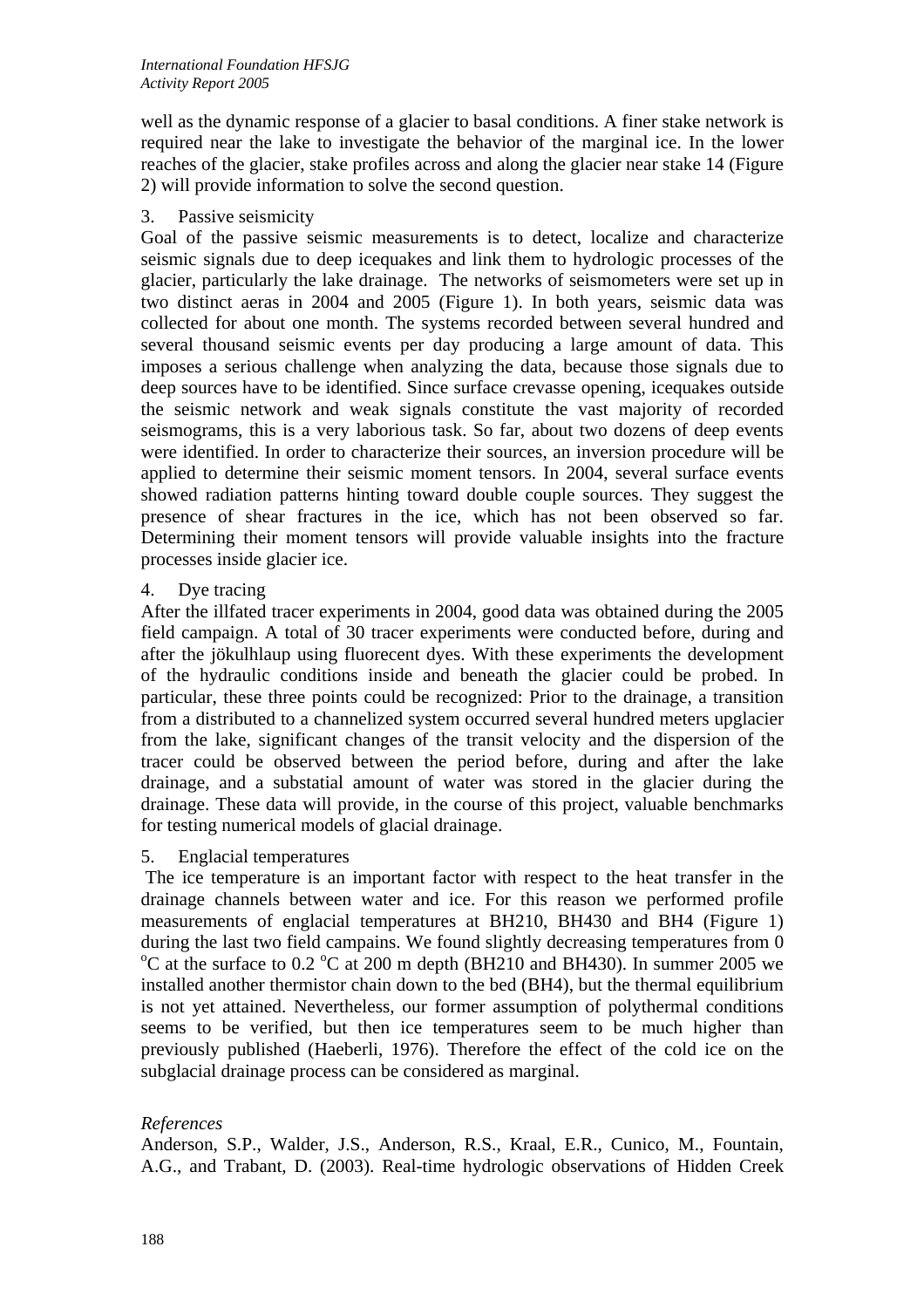Lake jökulhlaups, Kennicott Glacier, Alaska. Journal of Geophysical Research, 108(F1):6003, doi:10.1029/2002JF000004.

Björnsson, H. (1992). Jökulhlaups in Island: Prediction, characteristics and simulation. Annals of Glaciology, 16:95--106.

Clague, J.J. and Mathews, W.H. (1973). The magnitude of Jökulhlaups. Journal of Glaciology, 12(66):501--504.

Clarke, G. K. C. (1982). Glacier outburst floods from "Hazard Lake", Yukon Territory, and the problem of flood magnitude prediction. Journal of Glaciology, 28(98):3--21.

Gudmundsson, G.H. (1999). A three-dimensional numerical model of the confluence area of Unteraargletscher, Bernese Alps, Switzerland. Journal of Glaciology, 45(150):219-230.

Haeberli, W. (1976). Eistemperaturen in den Alpen. Zeitschrift für Gletscherkunde und Glazialgeologie, 11(2):203--220.

Helbing, J. (in press). Glacier dynamics of Unteraargletscher: Verifying theoretical concepts through flow modeling. Mitteilungen der Versuchsanstalt für Wasserbau, Hydrologie und Glaziologie der ETH Zürich. ETH PhD.

Hock, R. (1999). A distributed temperature-index ice- and snowmelt model including potential direct solar radiation. Journal of Glaciology, 45(149):101-111.

Huss, M. (2005). Gornergletscher, Gletscherausbrüche und Massenbilanzschätzungen (in german with english summary). Diplomarbeit, Abteilung für Glaziologie, VAW (unveröffentlicht), ETH-Zürich. pp. 176.

Mathews, W.H. (1973). Record of two jökulhlaups. In Symposium on the Hydrology of Glaciers, volume 95, pages 99-110. International Association of Hydrological Sciences. edited by J.W. Glen et al.

Pellicciotti, F., Brock, B.~J., Strasser, U., Burlando, P., Funk, M., and Corripio, J. (in press). An enhanced temperature-index glacier melt model including the shortwave radiation balance: development and testing for Haut Glacier d'Arolla, Switzerland. Journal of Glaciology.

Weiss, P. (2005). Gletscherdynamik vor und nach der Entleerung des Gornersees im Sommer 2004. Diplomarbeit, Abteilung für Glaziologie, VAW (unveröffentlicht), ETH-Zürich. pp. 149.

Key words:

Glaciology, glacier hazards, glacier floods

Internet data bases:

http://www.vaw.ethz.ch/research/glaciology/glacier\_hydraulics/gz\_outburst\_glacierd ammed\_lake

Collaborating partners/networks:

University of Oslo, Dr. T. Schuler University of Stokholm, Dr. R. Hock IHW-ETH, Prof. P. Burlando University of British Columbia, Prof. G. Clarke

Scientific publications and public outreach 2005:

### **Conference papers**

Sugiyama S., Funk M., Müller B., Bauder A., Fischer U., Weiss P., Huss M., Deichmann N., Blatter H.; Glacier dynamcis during the outburst of a glacier dammed